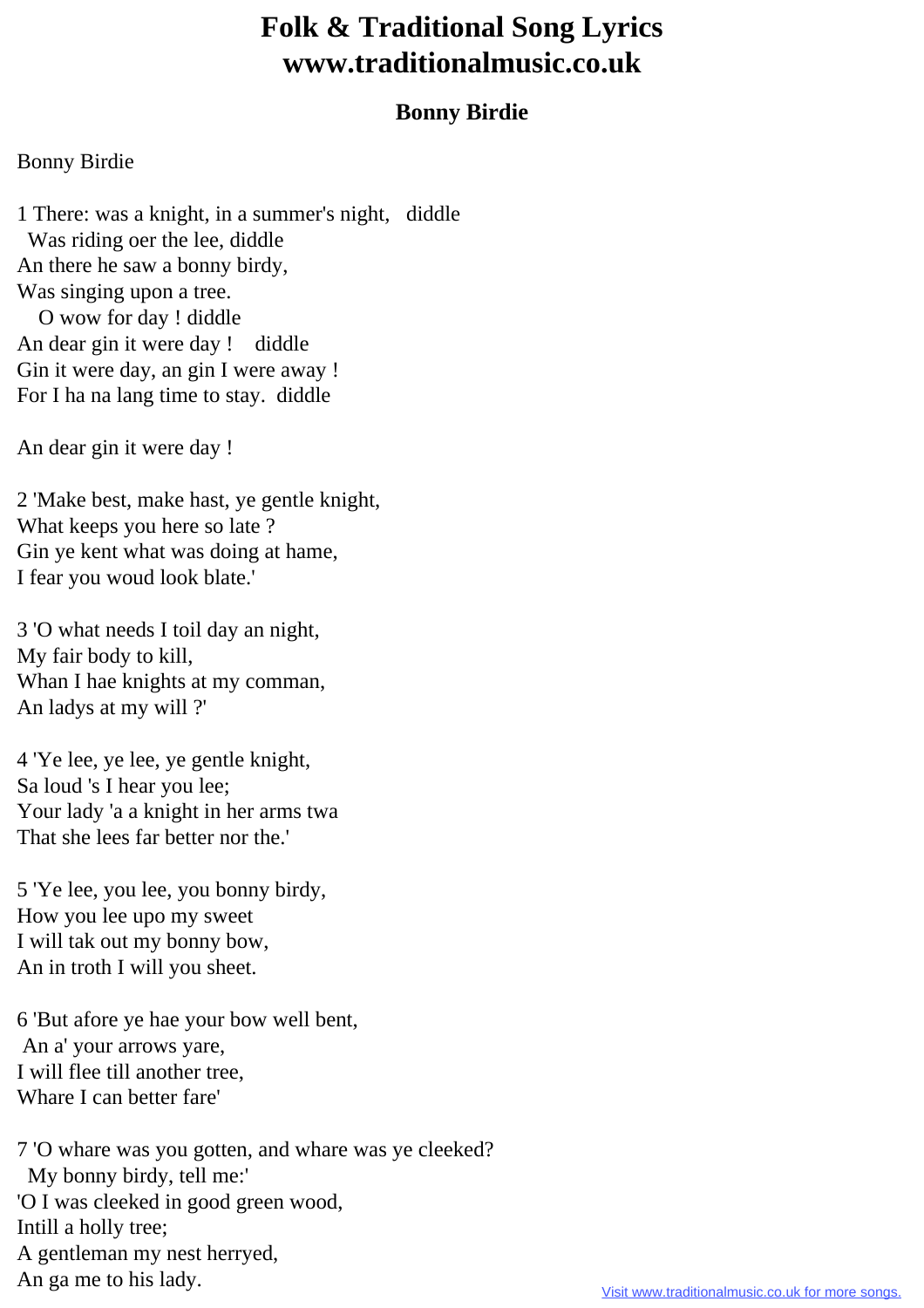8 'Wi good white bread an farrow-cow milk He bade her feed me aft, An ga her a little wee simmer-dale wanny, To ding me sindle and saft.

9 'Wi good white: bread an farrow-cow milk I wot she fed me nought, But wi a little wee simmer-dale wanny She dang me sair an aft: Gin she had deen as ye her bade, I woudna tell how she has wrought'

10 The knight he rade, and the birdy flew, The live-lang simmer's night, Till he came till his lady's bowr-door, Then even down he did light: The birdy sat on the crap of a tree, An I wot it sang fu dight.

11 'O wow for day ! diddle An dear gin it were day ! diddle Gin it were day, an gin I were away' For I ha na lang time to stay.

12 'What needs ye lang for day, An wish that you were away Is no your hounds i my cellar, Eating white meal an gray ?' O wow, etc.

13 'Is nae your steed in my stable, Eating good corn an hay? An is nae your hawk i my perch-tree, Just perching for his prey ? An is nae yoursel i my arms twa? Then how can ye lang for day?'

14 'O wow for day ! diddle An dear gin it were day ! For he that's in bed wi anither man's wife Has never lang time to stay. diddle

15 Then out the knight has drawn his sword, An straiked it oer a strae, An thro and thro the fa'se knight's waste He gard cauld iron gae: An I hope ilk ane sal sae be servd That treats ane honest man sae.